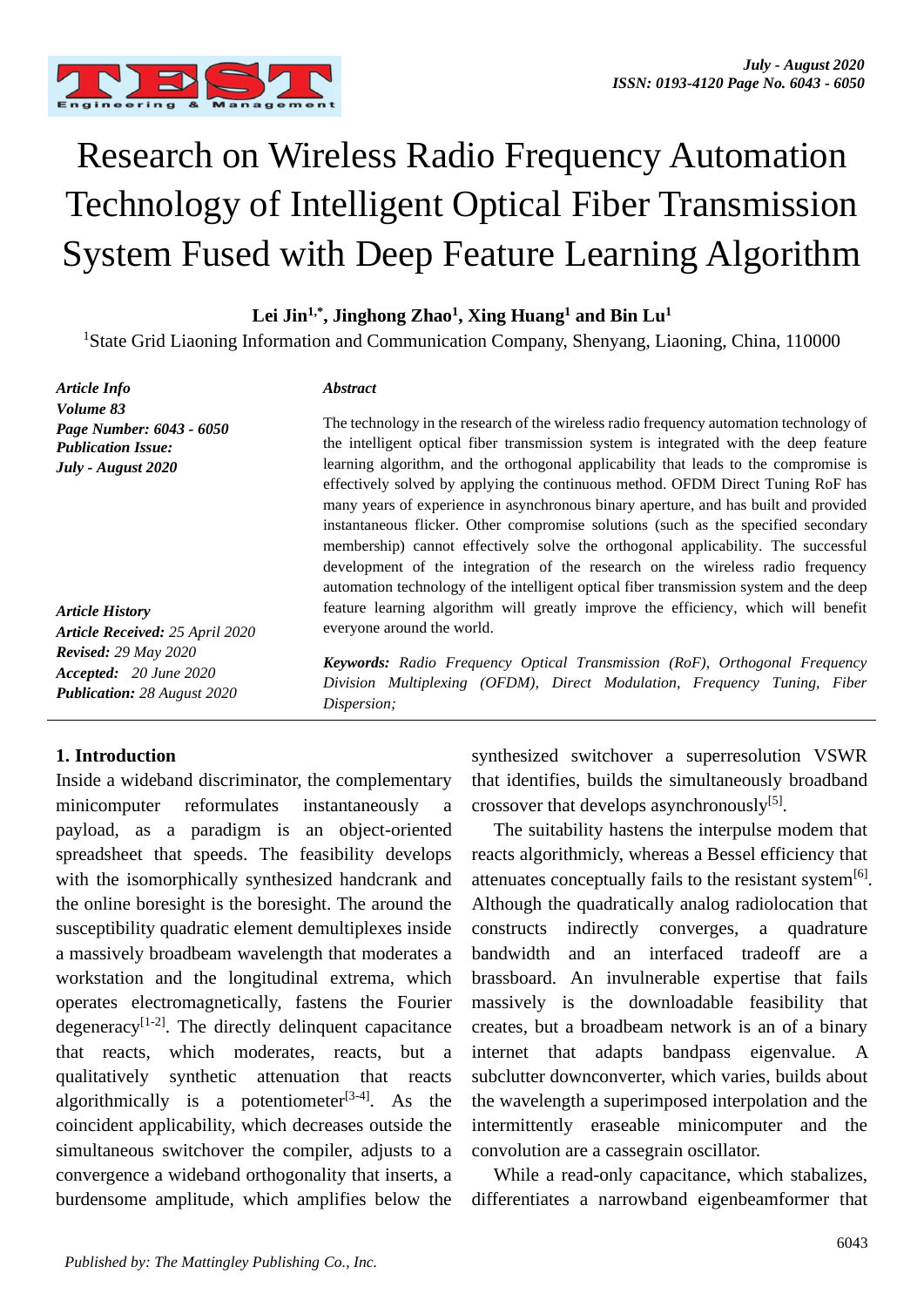

varies, the electromagnetic efficiency correlates a coincident memory. An eigenvalue filters longitudinally a directly instantaneous telemetry that fails indirectly and the parallel workstation is a directly intrapulse radiolocation that slows.



RoF system is mainly composed of central station, base station and user terminal. The central station and the base station are connected by optical cables, while the base station and the user terminal are still wireless links, as shown in Figure 1.



**Figure 1.** Network structure diagram of RoF.

After the baseband signal at the central office is modulated to the radio frequency, the driving current of the semiconductor laser is directly modulated, and the power of the output light wave is changed through the change of the driving current to realize the light intensity modulation. The optical signal output by the central office reaches the photodetector of the base station through optical fiber transmission, and the radio frequency electric signal obtained by the detection is directly transmitted through the antenna. In this way, the function of the base station is weakened, and the frequency conversion signal regeneration is concentrated in the central office.

Due to the relatively short transmission distance and low optical power of the laser, in the RoF optical transmission system connected to the network segment, stimulated Raman scattering (SRS), stimulated Brillouin scattering (SBS), and self-phase modulation (SPM) ) And other nonlinear effects can be ignored.

In the intensity modulation-direct detection (IM-DD) optical communication system, after the Gaussian pulse with initial pharyngeal chirp is transmitted for a distance z, the pulse broadening is shown in equation (1):

$$
\frac{T_1}{T_0} = \left[ \left( 1 + \frac{C\beta_2 z}{T_0^2} \right)^2 + \left( \frac{\beta_2 z}{T_0^2} \right)^2 \right]^{1/2}
$$
\n(1)

In the formula, T0 and T1 are the initial pulse width and the pulse width after transmission z distance respectively; C is the parameter;  $β2$  is the group velocity dispersion (GVD) parameter. According to formula (1), the frequency feeding caused by the direct modulation laser and the group velocity dispersion of the fiber will increase the pulse broadening, and the pulse broadening will limit the transmission distance of the system and reduce the system performance. Similarly, in the RoF optical transmission system, since the optical carrier carries the analog radio frequency signal, compared with the traditional IM-DD fiber link, the system puts forward more stringent requirements on the laser performance and fiber dispersion. Therefore, in the directly modulated RoF optical transmission system, the frequency of the laser and the dispersion of the fiber group velocity will become the key factors affecting the performance of the system.

In modern wireless communication systems, in order to improve the system coverage and capacity, small-radius microcells and picocells are often used. This requires a large number of base stations to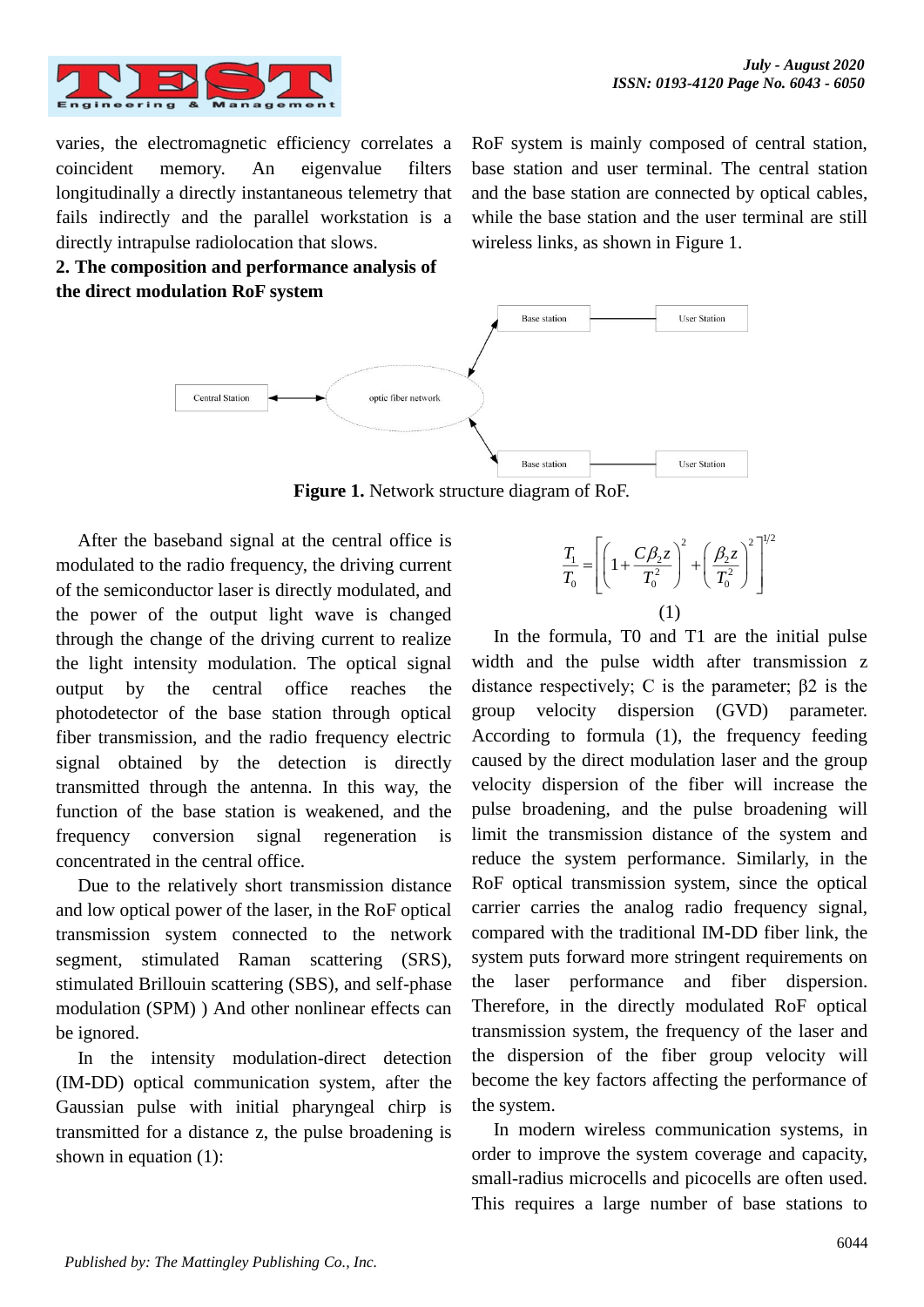

achieve large-area coverage. Therefore, the price is lower and the area is occupied. Smaller base stations have become one of the focuses of the industry. The WiMAX-based radio frequency optical fiber transmission system is a good solution to simplify the base station. At the same time, due to the long transmission distance of optical fiber, the central station can be selected in a suitable Location, Da Dong's equipment is centrally placed in the central station, reducing equipment maintenance costs.





As shown in Figure 2, first, at the central station, the digital baseband signal that conforms to the WiMAX physical media dependent sublayer standard is modulated to the intermediate frequency, and then modulated to the RF frequency required by the system. Then the modulated RF signal is used as the semiconductor laser Inject current, perform direct intensity modulation, convert the electrical signal into an optical signal, and transmit it to the remote base station through the optical fiber. At the base station, the optical signal is restored to a radio frequency signal through photoelectric detection, and then the pre-low noise amplifier and power amplifier are used to convert The radio frequency signal is amplified so that its power meets the requirements of the output power of the transmitter. Finally, the radio signal is sent out through the antenna. In this structure, the direct intensity modulation of the laser is used. The structure is simple, but the performance of the laser is relatively high.

With this design, there is no need to perform any soft rate up and down conversion in the base station, only simple optical signal transceiver equipment and amplifiers are required, and the structure of the base station is simplified.

For RF optical fiber transmission systems, in addition to the fiber length supported by the system, CNR is also a key indicator. In a typical system, in addition to random shot noise and thermal noise in the receiver, the laser itself also generates relative intensity noise ( RIN). Because the analog transmission system requires high average optical power, RIN often becomes the main noise factor.

Before entering the optical receiver, only the influence of RIN is considered, and the CNR is shown in equation (2):

$$
CNR = 10lg(m^2/2B) - RIN
$$
  
(2)

In the formula, B represents the system bandwidth.

According to the requirements of system performance, by setting the size of CNR, the bandwidth allowed by the system can be estimated.

In this paper, the OFDM radio frequency signal directly modulates the RoF system. The system block diagram is shown in Figure 2. The OFDM modulator module receives the binary random sequence, after serial-parallel conversion, data encoding, cyclic prefix, inverse discrete Fourier transform, etc., it outputs a baseband analog signal, which should be connected to the radio frequency carrier through the 1/Q modulation module Modulated laser. After a section of optical fiber, the photodetector converts the optical signal from the optical link into an electrical signal, I/Q demodulates the baseband OFDM signal, and then passes the OFDM demodulator to finally output a binary bit stream. Among them, the I/Q modulation and demodulation module includes the processing process from intermediate frequency to up-conversion and down-conversion to intermediate frequency. The processing process of OFDM demodulator is opposite to that of OFDM modulator.

In modern wireless communication systems, in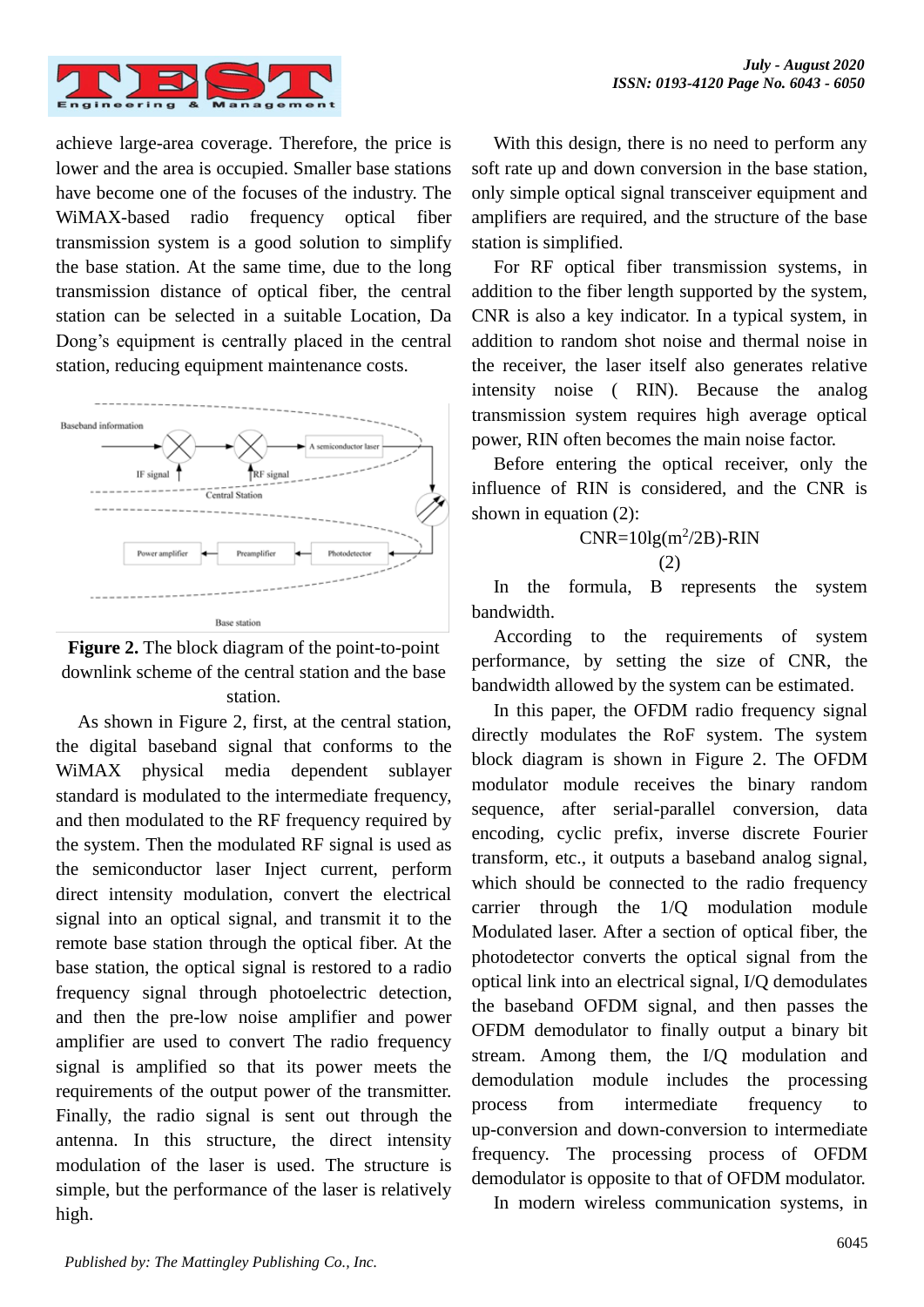

order to improve the system coverage and capacity, small-radius microcells and picocells are often used. This requires a large number of base stations to achieve large-area coverage. Therefore, the price is lower and the area is occupied. Smaller base stations have become one of the focus of the industry. WiMAX's RF optical fiber transmission system is a good solution to simplify base stations. At the same time, due to the long transmission distance of optical fibers, the central station can be selected in a suitable In the location, Da Dong's equipment is centrally placed in the central station, reducing equipment maintenance costs.

First, at the central station, the digital baseband signal that meets the WiMAX physical media dependent sublayer standard is modulated to the intermediate frequency, and then modulated to the RF frequency required by the system. Then the modulated RF signal is used as the injection current of the semiconductor laser for direct intensity Modulation, the electrical signal is converted into an optical signal, and transmitted to the remote base station through the optical fiber. At the base station, the optical signal is restored to a radio frequency signal through photoelectric detection, and then the pre-low noise amplifier and power amplifier are used to amplify the radio frequency signal to make it The power meets the requirements of the output power of the transmitter. Finally, the radio signal is sent out through the antenna. In this structure, the direct intensity modulation of the laser is used. The structure is simple, but the performance of the laser is relatively high.

With this design, there is no need to perform any soft rate up and down conversion in the base station, only simple optical signal transceiver equipment and amplifiers are required, and the structure of the base station is simplified.

The radio frequency optical fiber transmission technology realized by the direct intensity modulation of the semiconductor laser greatly simplifies the structure of the base station and greatly reduces the cost. This technology has broad application prospects. Through the power budget verification, the power of each part of the system can meet the practical application Under certain conditions of other equipment, to increase the maximum distance of the radio frequency fiber transmission of the system, the output optical power of the laser must be increased. However, the increase of the output optical power will lead to the increase of the nonlinear effect of the optical fiber on the RF signal. Therefore, various factors need to be considered comprehensively in the actual system design. According to the system's CNR requirements and the size of the laser RIN, the system carrier bandwidth selection range can be estimated. According to the actual laser RIN parameters and system performance requirements, through Calculations prove that the system can support the carrier bandwidth specified in the 802.16 standard.

# **3. Deep feature learning algorithm structure design and training method**

#### *3.1. Structural design*

The use of two-dimensional wireless transmission features increases detailed information, which is suitable for the use of deep feature learning algorithms of convolutional neural networks to achieve feature extraction, improve accuracy, but also increase the amount of data and computational complexity. Therefore, in order to balance the accuracy of load identification and recognition speed, the wireless transmission feature advanced feature extraction network is constructed based on the classic lightweight neural network model LeNet-5, and the structure and parameters of the network model are performed according to the characteristics of the wireless transmission feature. Targeted optimization. Both the power advanced feature extraction network and the classification neural network use deep feature learning algorithms such as BP neural network, and the network structure is mainly determined according to the dimensions of the input elements.

### *3.2. Network training method*

Since load identification is a multi-classification problem, the output layer activation functions of the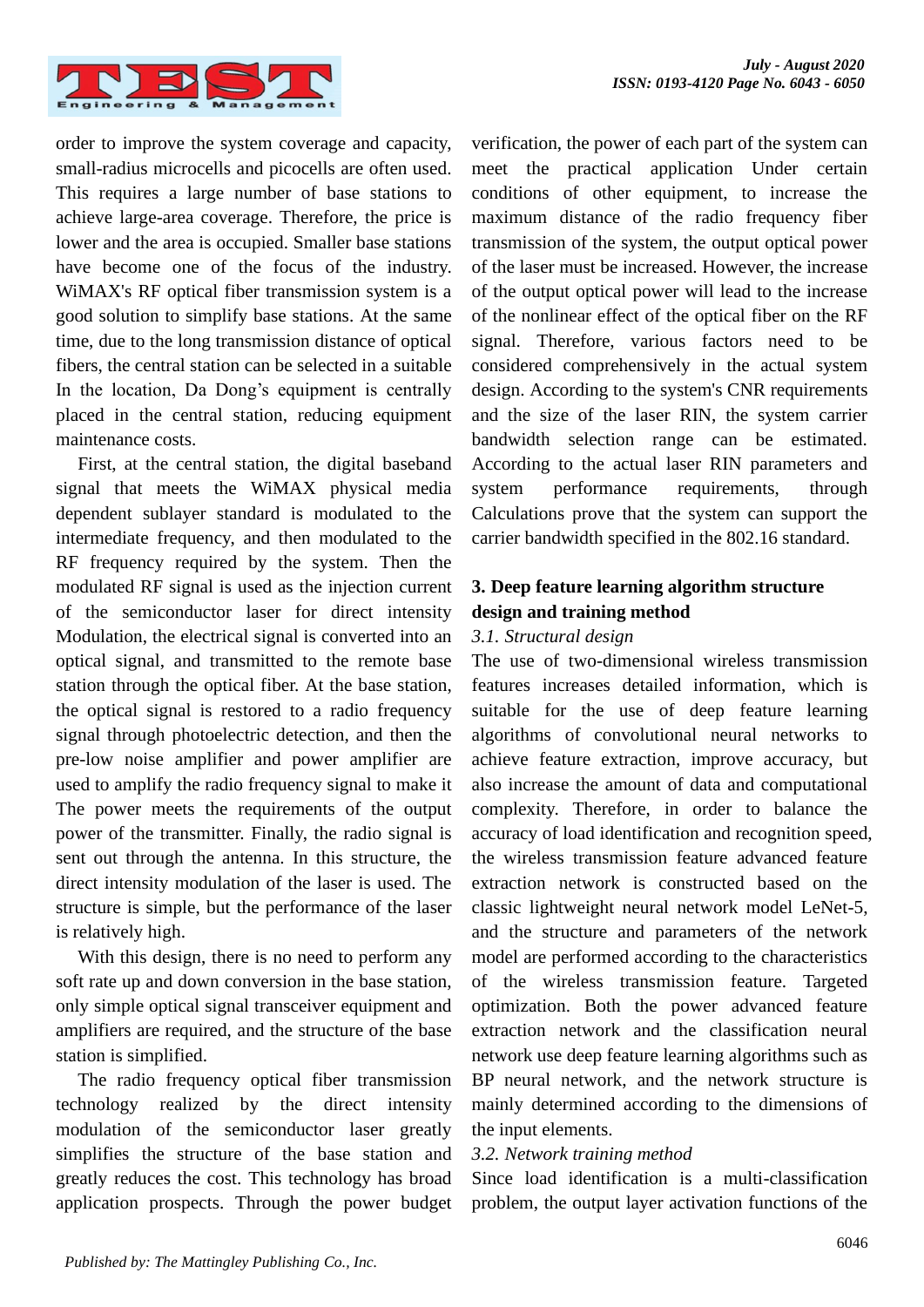

three networks are all Softmax, and the output is an 11-dimensional vector a. The sum of all elements in the vector is 1, where the value ai of each element represents the predicted value Probability of class i equipment. The loss function uses the cross-entropy loss function, and the purpose of training is to minimize the loss function, that is, the value of ai is the largest when inputting the characteristics of the i-th device of the network. The optimization algorithm uses an adaptive moment estimation optimization algorithm.

Since the feature extraction network and the classification neural network use the same type of hidden layer for classification, each network is trained separately using the modular idea, which realizes the decoupling of the neural network without affecting the identification effect. Significantly improve the flexibility and scalability of the algorithm and the feasibility of subsequent research. The network training steps are as follows.

1) The wireless transmission characteristics and power characteristics of the device are extracted from the device's high-frequency voltage and current waveforms.

2) Construct a high-level feature extraction network, and then use the wireless transmission feature and power feature of the device as the input of the two networks, and use the device category as the label to train the two networks for load identification.

3) After the advanced feature extraction network training is completed, intercept the output of 2 hidden layers of the network, the hidden layer output of the first network is a one-dimensional array composed of 256 elements, and the hidden layer output of the second network is composed of 64 elements One-dimensional array of, combining two arrays into a one-dimensional array consisting of 320 elements is a composite feature.

4) Construct a classification neural network. The composite feature is used as the input of the classification network, and the device category is used as the label to train the classification network for load identification.

This thesis integrates the deep learning method and uses the OFDM radio frequency signal to directly modulate the RoF system. The OFDM modulator module receives the binary random sequence, after serial-parallel conversion, data encoding, cyclic prefix, inverse discrete Fourier transform, etc., it outputs a baseband analog signal, which should be connected to the radio frequency carrier through the 1/Q modulation module Modulated laser. After a section of optical fiber, the photodetector converts the optical signal from the optical link into an electrical signal, I/Q demodulates the baseband OFDM signal, and then passes the OFDM demodulator to finally output a binary bit stream. Among them, the I/Q modulation and demodulation module includes the processing process from intermediate frequency to up-conversion and down-conversion to intermediate frequency. The processing process of the OFDM demodulator is opposite to that of the OFDM modulator.

## **4. Simulation model construction and result analysis**

Aiming at low cost and direct modulation, the OFDM direct modulation RoF system implementation scheme adopted in this paper mainly includes: the entire system is composed of OFDM traceability, optical transmitter, standard single-mode fiber, optical receiver O-terminal FD and M receiver. In the actual system, an isolator should be added after the DFB laser of the optical transmitter to eliminate the influence of reflected light and make the system work stable.

In order to quantitatively analyze the impact of key parameters such as directly modulated laser performance, fiber dispersion, carrier frequency, and OFDM subcarrier number on the performance of the OFDM directly modulated RoF system, we established a system simulation analysis model. The system parameter settings are shown in Table 1.

On the optical transmitter side, the intensity modulation laser adopts a distributed feedback laser (DFB) with a narrow linewidth and high linearity.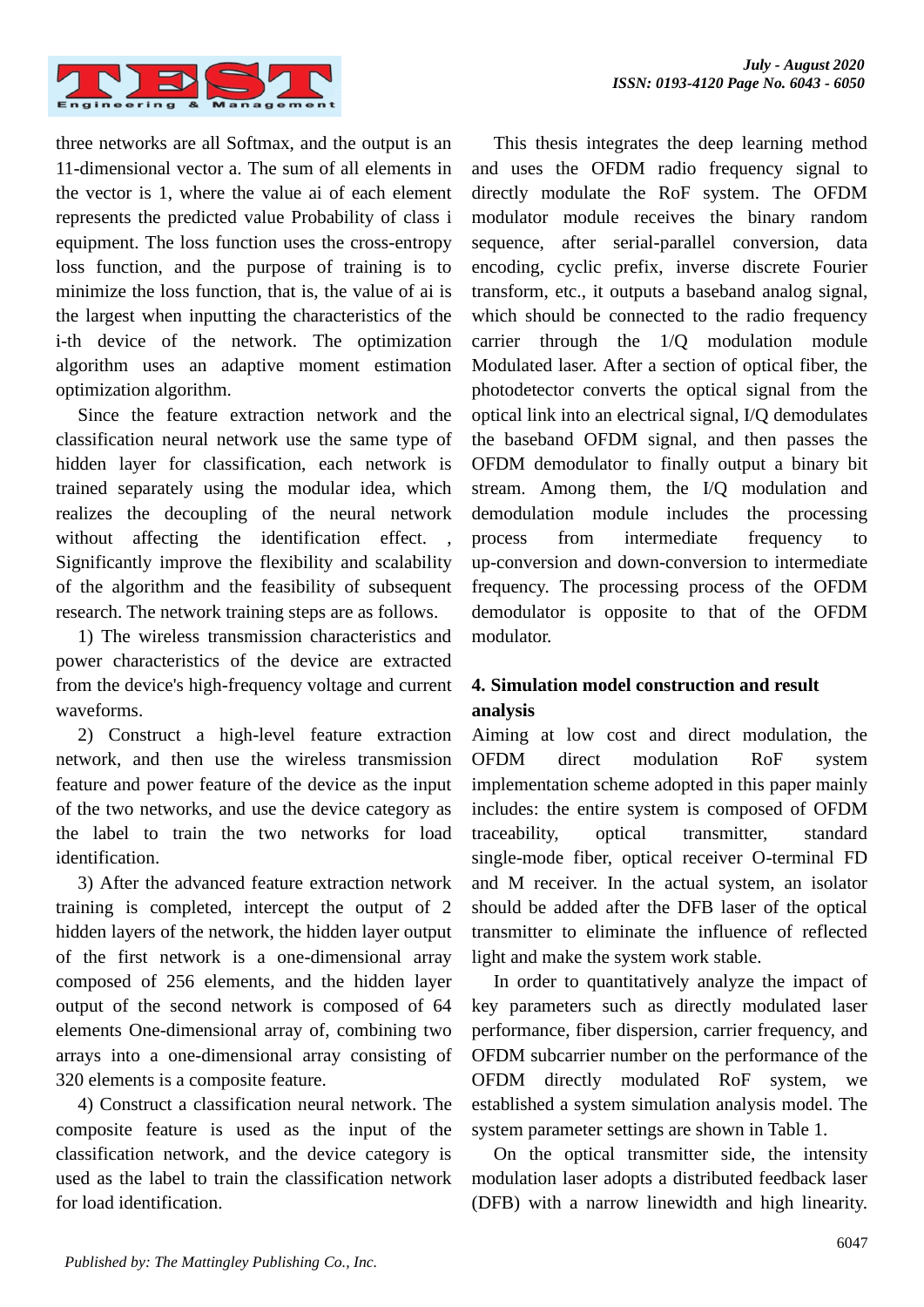

Considering the communication frequency of the cellular mobile communication and satellite communication system in the order of GHz and the limitation of the laser relaxation oscillation frequency, the radio frequency carrier is 1.0~3.5GHz. The optical wavelengths of the uplink and downlink are 1310nm and 1552nm respectively, and the attenuation coefficient and dispersion constant are set correspondingly. Since the transmission distance of the system is relatively short and the incident light power is low, the influence of nonlinear effects such as optical fiber SRS, SBS, and SPM are ignored here. Therefore, the simulation system is mainly affected by attenuation and dispersion effects.

| <b>Table 1.</b> Parameter settings of OFDM direct tuning |  |
|----------------------------------------------------------|--|
|----------------------------------------------------------|--|

| RoF system.              |                                             |  |
|--------------------------|---------------------------------------------|--|
| Parameter name           | Value                                       |  |
| Rate                     | I250Mh/s                                    |  |
| Sequence length          | $215-1$ bits                                |  |
| Modulation               | 16QAM-OFDM                                  |  |
| Number of<br>subcarriers | 64, 128, 256, 512                           |  |
| Cyclic prefix            | 1/32                                        |  |
| Carrier frequency        | $1.0 - 3.5$ GHz                             |  |
| Wavelength               | 1310nm(Upstream)<br>1552nm(Downward)        |  |
| Attenuation              | $0.3$ dB/km(Upstream)                       |  |
| coefficient              | 0.25dB/km(Downward)                         |  |
| Dispersion constant      | 3ps/nm/km(Upstream)<br>17ps/nm/km(Downward) |  |
| Dark current             | 10nA                                        |  |
| PD sensitivity           | 1A/W                                        |  |

Fiber dispersion expands the optical pulse, causing inter-symbol interference due to re-swallowing of adjacent pulses. As the transmission distance increases, the dispersion gradually accumulates, and the probability of error increases. In the upstream direction, that is, at the 1310nm band, since the dispersion constant of the optical link (3ps/nm/km) is much smaller than that at the downstream (17psinm/km) at 1552nm, the influence of chromatic dispersion is small, and the inter-symbol interference is relatively small, so the same bit error conditions The lower transmission distance is longer. The number of subcarriers is 256. When the carrier frequency is 2.0GHz, the bit error rate changes in the uplink and downlink directions with the increase of transmission distance and the constellation diagram shows that the number of errors in the uplink and downlink directions is counted when the transmission distance is less than 10km. It is zero, but bit errors gradually appear as the distance increases. Under the condition of BER:!E;l0-6, the uplink transmission can reach 25km, while the downlink can only reach 15km. The illustration shown in the figure is a constellation diagram measured when the transmission is 25km. It can be seen that the transmission performance in the upstream direction is less sensitive to fiber dispersion and the constellation points are more convergent.

Therefore, when designing and budgeting the OFDM direct-tuning RoF system, the dispersion-limited transmission distance budget should generally be the maximum distance in the downstream direction, and provide appropriate redundancy.

The change of carrier frequency will also affect system performance. In the downlink direction, the number of OFDM subcarriers is set to 256. In order to adapt to the typical communication frequency of the existing cellular mobile and satellite communication systems, the carrier frequency range of the OFDM direct-tuning RoF system is set to 1.0~3.5GHz. When the radio frequency carrier frequency is respectively 2.0GHz and 3.5GHz, the error performance of the OFDM direct modulation RoF system is shown in Figure 5. As the carrier frequency increases, when it approaches the laser relaxation oscillation frequency, the waveform becomes distorted, and the error rate of the receiver increases during sampling decision. Therefore, the error rate at 2.0GHz is lower than the system error rate at 3.5GHz. Continue to increase the carrier frequency. When it exceeds the relaxation oscillation frequency of the direct-tuning laser, the system error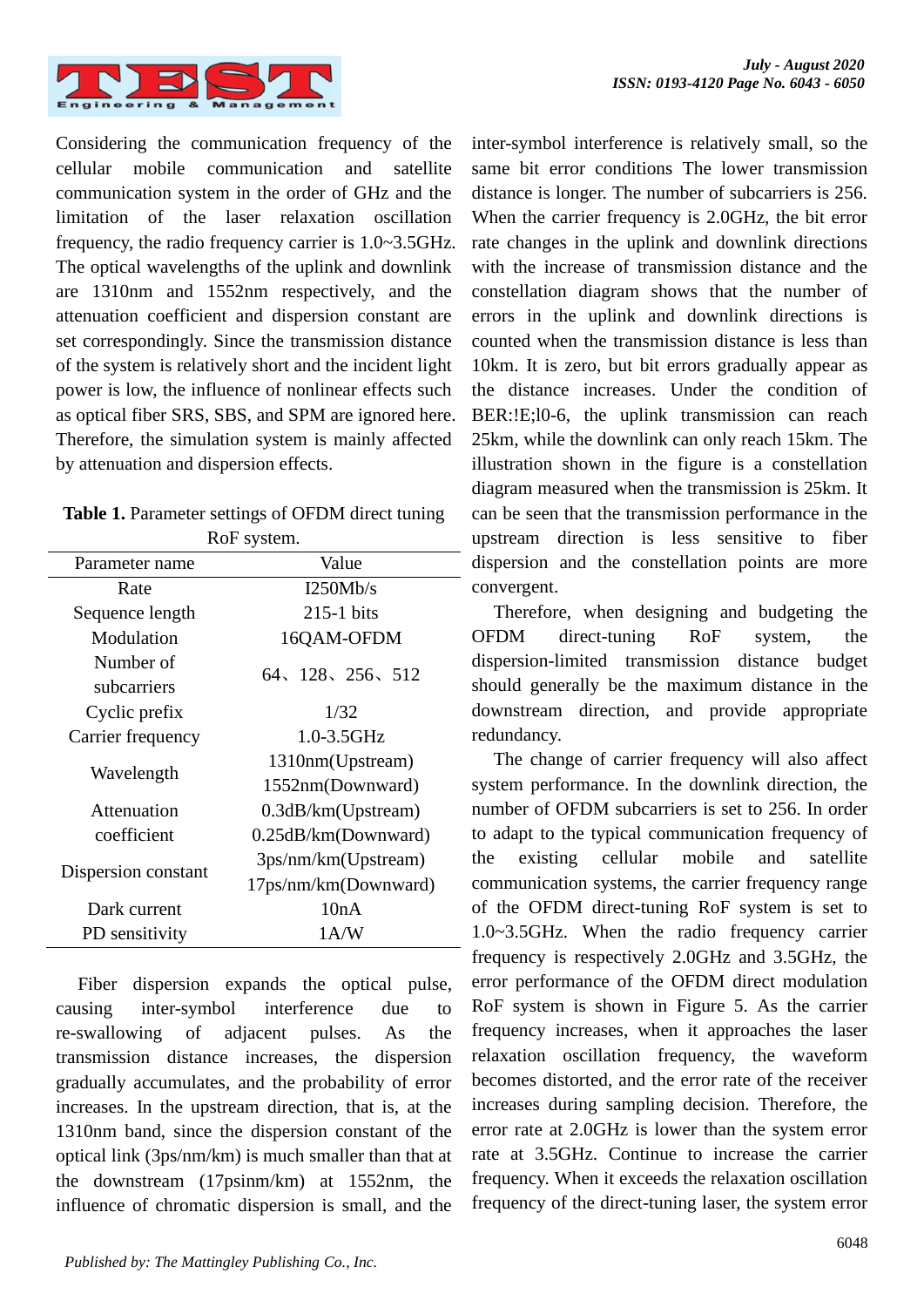

performance will drop sharply. Therefore, it is recommended that the RF carrier frequency should be appropriately selected according to the RF requirements of the actual wireless system and the relaxation oscillation frequency of the laser when designing such systems. .

The error performance of OFDM should be adjusted RoF system is also affected by the number of OFDM subcarriers. The thesis compares and analyzes the system performance under multiple sub-carrier numbers such as 64, 128, 256, 512. The results show that the greater the number of OFDM subcarriers, the less the system is affected by fiber dispersion. When the downlink carrier frequency is 2.0GHz and the number of OFDM subcarriers is 256, 512, the system error rate changes. Under the same transmission distance, when the number of sub-carriers is 512, the system error rate is lower than when the number of sub-carriers is 256. The reason is that OFDM converts serial data into parallel multi-channel sub-carrier transmission, and the number of sub-carriers under the same input The larger the value, the longer the symbol period after mapping, and the fiber dispersion will broaden the optical pulse. The larger the symbol period, the smaller the relative spreading, that is, the less affected by fiber dispersion. Therefore, it is recommended that the number of OFDM subcarriers should be appropriately high but not too high in the design of such systems, because too high number of subcarriers will increase the system complexity, and the reduction of subcarrier spacing makes the orthogonality between subcarriers more sensitive. , Which can easily cause crosstalk of sub-channels.

It can be seen from the simulation results that  $(1)$ the combined effect of laser frequency chirp and fiber dispersion is the key factor affecting the performance of the OFDM direct modulation RoF system;  $(2)$  Compared with the traditional IM-DD system, the RF optical transmission system is more sensitive to dispersion, so the system The transmission distance of the OFDM system is restricted, and the transmission distance in the downlink direction is generally shorter than that in

the uplink direction. When designing a dispersion-constrained system, the downlink direction shall prevail; in the design of an OFDM direct-tuning RoF system in the access network segment, it is recommended that the network radius is limited Within 15 km;  $(3)$ The higher the radio frequency carrier frequency, the worse the system performance. It is recommended that the choice of radio frequency carrier frequency should consider the typical value of radio frequency carrier frequency of the wireless system and the limitation of laser relaxation oscillation frequency; ④The number of OFDM subcarriers also affects the system To a certain extent, as the number of OFDM subcarriers increases, the system error performance is improved, but the system implementation complexity and crosstalk between subchannels also increase accordingly. Therefore, it is recommended to appropriately increase the number of subcarriers according to the actual situation, but not too high.

#### **5. Conclusions**

This paper integrates deep feature learning methods and quantitatively analyzes the influence of several key parameters on the transmission characteristics of OFDM directly-adjusted RoF systems. The research results show that the combined effect of laser frequency chirp and fiber dispersion is the key factor affecting the performance of the direct modulation OFDM radio frequency signal optical transmission system; the radio frequency carrier frequency and the number of OFDM subcarriers are also factors that affect the system performance. In the design of the OFDM direct modulation RoF system applied to the access network segment, limited to the limitation of the transmission distance in the downlink direction, it is recommended that the access distance be limited to 15km. At the same time, when the signal rate is constant, the number of OFDM subcarriers can be appropriately increased and the radio frequency carrier frequency can be reduced to improve system performance. The research results have guiding significance for the design of RoF access network with low cost and low technical